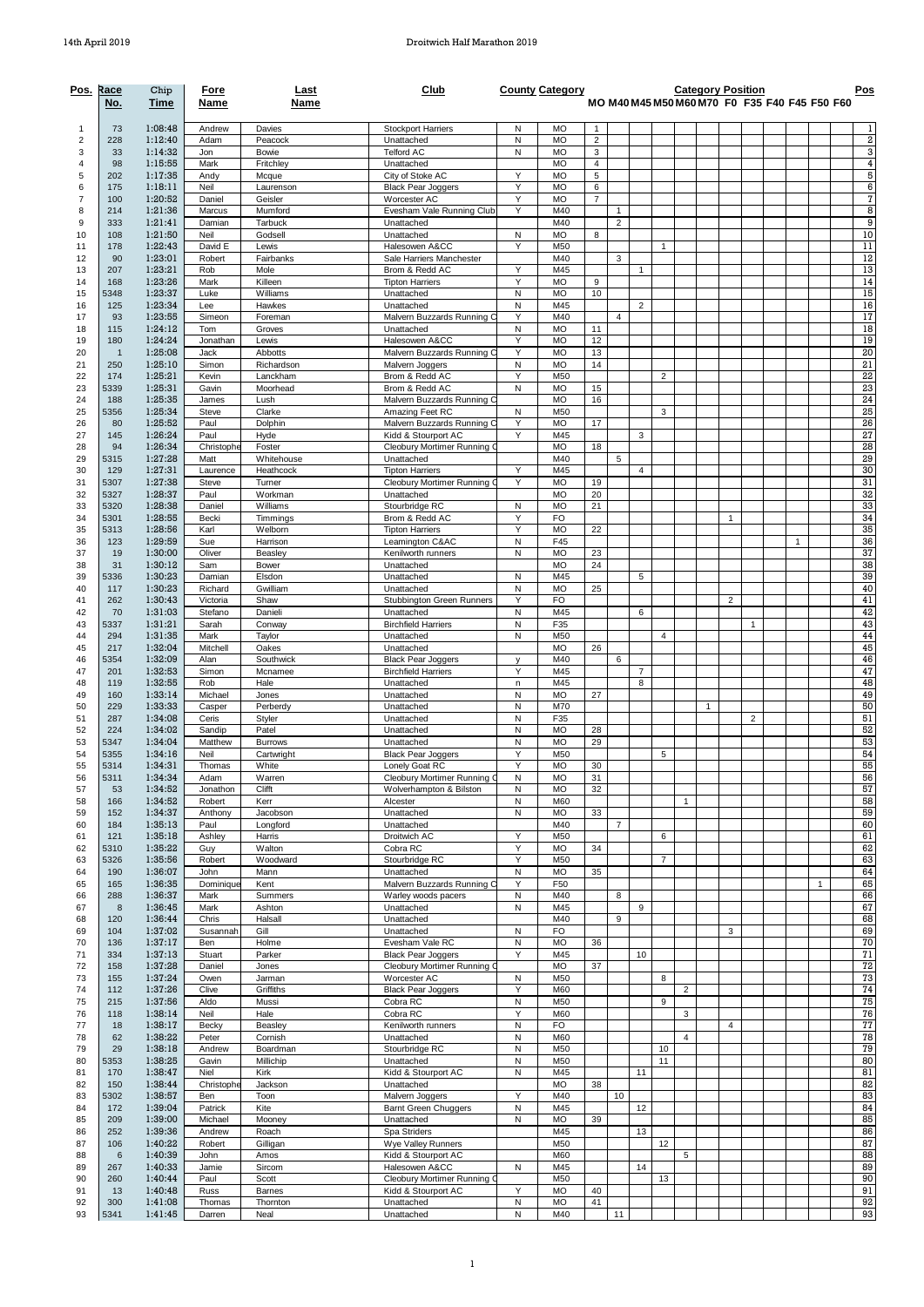| Pos.       | Race                  | Chip               | Fore                    | Last                    | Club                                              |                    | <b>County Category</b> |          |    |          |          |   |                |                | <b>Category Position</b> |                |                                               |                |              | Pos        |
|------------|-----------------------|--------------------|-------------------------|-------------------------|---------------------------------------------------|--------------------|------------------------|----------|----|----------|----------|---|----------------|----------------|--------------------------|----------------|-----------------------------------------------|----------------|--------------|------------|
| 94         | No.<br>5304           | Time<br>1:42:02    | Name<br>Craig           | Name<br>Morris          | Unattached                                        | N                  | <b>MO</b>              | 42       |    |          |          |   |                |                |                          |                | MO M40 M45 M50 M60 M70 F0 F35 F40 F45 F50 F60 |                |              | 94         |
| 95         | 156                   | 1:42:05            | Matthew                 | Jarvis                  | Unattached                                        |                    | <b>MO</b>              | 43       |    |          |          |   |                |                |                          |                |                                               |                |              | 95         |
| 96         | 179                   | 1:42:09            | Gareth                  | Lewis                   | <b>Black Pear Joggers</b>                         |                    | M50                    |          |    |          | 14       |   |                |                |                          |                |                                               |                |              | 96         |
| 97<br>98   | 147<br>208            | 1:42:17<br>1:42:28 | Adam<br>Ben             | lerston<br>Montilla     | Unattached<br>London Heathside                    | n                  | <b>MO</b><br>M40       | 44       | 12 |          |          |   |                |                |                          |                |                                               |                |              | 97<br>98   |
| 99         | 271                   | 1:42:56            | Lewis                   | Smith                   | Unattached                                        |                    | <b>MO</b>              | 45       |    |          |          |   |                |                |                          |                |                                               |                |              | 99         |
| 100        | 283                   | 1:43:10            | Scott                   | <b>Stokes</b>           | Unattached                                        |                    | <b>MO</b>              | 46       |    |          |          |   |                |                |                          |                |                                               |                |              | 100        |
| 101<br>102 | 99<br>238             | 1:43:22<br>1:43:26 | Chris<br>Joshua         | Garratt<br>Pountney     | Unattached<br>Unattached                          |                    | M40<br><b>MO</b>       | 47       | 13 |          |          |   |                |                |                          |                |                                               |                |              | 101<br>102 |
| 103        | 164                   | 1:43:30            | Sarah                   | Kellett                 | <b>Black Pear Joggers</b>                         |                    | F40                    |          |    |          |          |   |                |                |                          | 1              |                                               |                |              | 103        |
| 104        | 331                   | 1:43:26            | Kevin                   | <b>Dicks</b>            | Unattached                                        | N                  | M50                    |          |    |          | 15       |   |                |                |                          |                |                                               |                |              | 104        |
| 105<br>106 | 79<br>20              | 1:43:28<br>1:43:44 | Tom<br>Carl             | Doggett<br>Beiersdorf   | Evesham Vale RC<br>Droitwich AC                   | N<br>Y             | <b>MO</b><br><b>MO</b> | 48<br>49 |    |          |          |   |                |                |                          |                |                                               |                |              | 105<br>106 |
| 107        | 110                   | 1:44:27            | Gavin                   | Morris                  | Unattached                                        | N                  | <b>MO</b>              | 50       |    |          |          |   |                |                |                          |                |                                               |                |              | 107        |
| 108        | 3                     | 1:44:20<br>1:44:28 | Luke                    | Alexander<br>Bisson     | <b>Black Pear Joggers</b>                         |                    | <b>MO</b><br>M45       | 51       |    |          |          |   |                |                |                          |                |                                               |                |              | 108<br>109 |
| 109<br>110 | 25<br>257             | 1:44:29            | Mark<br>Kevin           | Sargent                 | Unattached<br>Unattached                          |                    | M45                    |          |    | 15<br>16 |          |   |                |                |                          |                |                                               |                |              | 110        |
| 111        | 5344                  | 1:45:14            | Anna                    | Borecka                 | <b>Black Pear Joggers</b>                         | N                  | F40                    |          |    |          |          |   |                |                |                          | 2              |                                               |                |              | 111        |
| 112<br>113 | 261<br>199            | 1:45:10<br>1:44:59 | Lara<br>Kevin           | Seal<br>Mchugh          | <b>WYE VALLEY RUNNERS</b><br>Unattached           | Y<br>N             | <b>FO</b><br>M45       |          |    | 17       |          |   |                | 5              |                          |                |                                               |                |              | 112<br>113 |
| 114        | 5303                  | 1:45:19            | Selina                  | Topham                  | Kidd & Stourport AC                               | N                  | <b>FO</b>              |          |    |          |          |   |                | 6              |                          |                |                                               |                |              | 114        |
| 115        | 5350                  | 1:46:08            | Alan                    | Jones                   | <b>Stafford Harriers</b>                          | N                  | M50                    |          |    |          | 16       |   |                |                |                          |                |                                               |                |              | 115        |
| 116<br>117 | 116<br>233            | 1:46:09<br>1:46:08 | Hari<br>Malcolm         | Gurung<br>Perry         | Unattached<br>Tamworth AC                         | N<br>N             | M45<br>M60             |          |    | 18       |          | 6 |                |                |                          |                |                                               |                |              | 116<br>117 |
| 118        | 5329                  | 1:46:41            | Patrick                 | Yarranton-Green         | Cleobury Mortimer Running (                       |                    | <b>MO</b>              | 52       |    |          |          |   |                |                |                          |                |                                               |                |              | 118        |
| 119        | 298                   | 1:46:40            | Howard                  | Thompson                | <b>Black Pear Joggers</b>                         | Y                  | M50                    |          |    |          | 17       |   |                |                |                          |                |                                               |                |              | 119        |
| 120<br>121 | 124<br>56             | 1:46:42<br>1:46:57 | Michael<br><b>Steve</b> | Harte<br>Colley         | <b>Black Pear Joggers</b><br>Unattached           | $\sf N$<br>$\sf N$ | M45<br>M40             |          | 14 | 19       |          |   |                |                |                          |                |                                               |                |              | 120<br>121 |
| 122        | 88                    | 1:46:58            | Heather                 | Eve                     | Unattached                                        |                    | F40                    |          |    |          |          |   |                |                |                          | 3              |                                               |                |              | 122        |
| 123        | 5343                  | 1:46:57            | Lucie                   | Lessimore               | <b>Black Pear Joggers</b>                         | N                  | F45                    |          |    |          |          |   |                |                |                          |                | $\overline{2}$                                |                |              | 123        |
| 124<br>125 | 44<br>149             | 1:47:09<br>1:47:12 | Gavin<br>Paul           | Chance<br>Ingram        | Cleobury Mortimer Running<br>Kidd & Stourport AC  | N                  | <b>MO</b><br>M45       | 53       |    | 20       |          |   |                |                |                          |                |                                               |                |              | 124<br>125 |
| 126        | 135                   | 1:47:08            | Christophe              | Hines                   | Unattached                                        | N                  | M45                    |          |    | 21       |          |   |                |                |                          |                |                                               |                |              | 126        |
| 127        | 76                    | 1:47:06            | Kirk                    | Denton                  | <b>Black Pear Joggers</b>                         |                    | <b>MO</b>              | 54       |    |          |          |   |                |                |                          |                |                                               |                |              | 127        |
| 128<br>129 | 157<br>37             | 1:47:21<br>1:47:39 | Tony<br>Adam            | Jeffs<br><b>Brookes</b> | Midland Masters AC<br>Unattached                  | N<br>N             | M50<br><b>MO</b>       | 55       |    |          | 18       |   |                |                |                          |                |                                               |                |              | 128<br>129 |
| 130        | 30                    | 1:47:39            | Hannah                  | <b>Botfield</b>         | Unattached                                        |                    | <b>FO</b>              |          |    |          |          |   |                | $\overline{7}$ |                          |                |                                               |                |              | 130        |
| 131        | 268                   | 1:48:01            | Paul                    | Skellern                | Unattached                                        |                    | M50                    |          |    |          | 19       |   |                |                |                          |                |                                               |                |              | 131        |
| 132<br>133 | $\overline{2}$<br>237 | 1:47:58<br>1:48:10 | David<br>Robin          | Alexander<br>Pillinger  | Unattached<br>Unattached                          | N                  | M40<br><b>MO</b>       | 56       | 15 |          |          |   |                |                |                          |                |                                               |                |              | 132<br>133 |
| 134        | 282                   | 1:47:59            | Anthony                 | <b>Stock</b>            | Unattached                                        | $\sf N$            | M40                    |          | 16 |          |          |   |                |                |                          |                |                                               |                |              | 134        |
| 135        | 127                   | 1:48:18            | Claire                  | Haynes                  | Malvern Joggers                                   | $\sf N$            | <b>FO</b>              |          |    |          |          |   |                | 8              |                          |                |                                               |                |              | 135        |
| 136<br>137 | 87<br>200             | 1:48:46<br>1:48:54 | Reece<br>Sara           | Elvins<br>Mcnamee       | Unattached<br><b>Birchfield Harriers</b>          | N<br>N             | M70<br><b>FO</b>       |          |    |          |          |   | $\overline{c}$ | 9              |                          |                |                                               |                |              | 136<br>137 |
| 138        | 192                   | 1:48:49            | Thomas                  | Martin                  | Unattached                                        |                    | <b>MO</b>              | 57       |    |          |          |   |                |                |                          |                |                                               |                |              | 138        |
| 139        | 95                    | 1:48:53            | Debbie                  | Fowler                  | Unattached                                        |                    | F45                    |          |    |          |          |   |                |                |                          |                | 3                                             |                |              | 139        |
| 140<br>141 | 206<br>204            | 1:48:57<br>1:49:03 | Eddie<br>Alvin          | Milner<br>Milner        | Unattached<br>Unattached                          | N                  | M45<br>M50             |          |    | 22       | 20       |   |                |                |                          |                |                                               |                |              | 140<br>141 |
| 142        | 173                   | 1:49:14            | Rachel                  | Lamine                  | Halesowen Tri                                     |                    | F35                    |          |    |          |          |   |                |                | 3                        |                |                                               |                |              | 142        |
| 143        | 103                   | 1:49:10            | Kelly                   | Gilbert-Bevan           | Unattached                                        |                    | F35                    |          |    |          |          |   |                |                | $\overline{4}$           |                |                                               |                |              | 143        |
| 144<br>145 | 67<br>289             | 1:49:08<br>1:49:08 | lan<br>lan              | Danby<br>Swain          | <b>Black Pear Joggers</b><br>Unattached           |                    | M50<br>M50             |          |    |          | 21<br>22 |   |                |                |                          |                |                                               |                |              | 144<br>145 |
| 146        | 5345                  | 1:49:32            | Terence                 | Bedington               | Kidd & Stourport AC                               | Y                  | M60                    |          |    |          |          | 7 |                |                |                          |                |                                               |                |              | 146        |
| 147<br>148 | 223<br>47             | 1:49:38<br>1:49:20 | Ben<br>Joe              | Parkes<br>Chick         | Cleobury Mortimer Running (<br>Kenilworth Runners | N                  | <b>MO</b><br><b>MO</b> | 58<br>59 |    |          |          |   |                |                |                          |                |                                               |                |              | 147<br>148 |
| 149        | 86                    | 1:50:20            | Nigel                   | Edwards                 | Pershore Plum Plodders                            | N                  | M40                    |          | 17 |          |          |   |                |                |                          |                |                                               |                |              | 149        |
| 150        | 143                   | 1:50:08            | Steven                  | Hudson                  | Unattached                                        |                    | M40                    |          | 18 |          |          |   |                |                |                          |                |                                               |                |              | 150        |
| 151<br>152 | 96<br>15              | 1:50:10<br>1:50:32 | Chris<br>Kevin          | Francis<br>Baskerville  | Evesham evolutioners<br>Spa Striders              | N<br>N             | M40<br>M45             |          | 19 | 23       |          |   |                |                |                          |                |                                               |                |              | 151<br>152 |
| 153        | 236                   | 1:50:25            | Darren                  | Phillips                | Unattached                                        | $\sf N$            | M50                    |          |    |          | 23       |   |                |                |                          |                |                                               |                |              | 153        |
| 154        | 270                   | 1:50:41            | Allan                   | Smith                   | Unattached                                        | N                  | M40                    |          | 20 |          |          |   |                |                |                          |                |                                               |                |              | 154        |
| 155<br>156 | 109<br>50             | 1:50:42<br>1:50:57 | Jen<br>Joan             | Goode<br>Clarke         | Unattached<br>Cobra RC                            | $\mathsf{v}$       | F40<br>F60             |          |    |          |          |   |                |                |                          | $\overline{4}$ |                                               |                | $\mathbf{1}$ | 155<br>156 |
| 157        | 111                   | 1:51:03            | Shaun                   | Green                   | Unattached                                        |                    | <b>MO</b>              | 60       |    |          |          |   |                |                |                          |                |                                               |                |              | 157        |
| 158        | 253                   | 1:51:05            | Ed                      | Roberts                 | Unattached                                        |                    | <b>MO</b>              | 61       |    |          |          |   |                |                |                          |                |                                               |                |              | 158        |
| 159<br>160 | 159<br>92             | 1:51:18<br>1:52:03 | David<br>John           | Jones<br>Firth          | <b>Black Pear Joggers</b><br>Unattached           | N                  | M50<br>M50             |          |    |          | 24<br>25 |   |                |                |                          |                |                                               |                |              | 159<br>160 |
| 161        | 5305                  | 1:52:04            | Nikki                   | Tromans                 | Unattached                                        | N                  | F40                    |          |    |          |          |   |                |                |                          | 5              |                                               |                |              | 161        |
| 162<br>163 | 89<br>240             | 1:52:18<br>1:52:28 | James<br>Adam           | Everett<br>Pritchard    | Unattached<br>Unattached                          | N                  | <b>MO</b><br><b>MO</b> | 62<br>63 |    |          |          |   |                |                |                          |                |                                               |                |              | 162<br>163 |
| 164        | 46                    | 1:52:17            | Brian                   | Chevis                  | Unattached                                        | $\sf N$            | M50                    |          |    |          | 26       |   |                |                |                          |                |                                               |                |              | 164        |
| 165        | 5340                  | 1:52:35            | Emma                    | Donnelly                | Sparkhill Harriers                                | ${\sf N}$          | F35                    |          |    |          |          |   |                |                | 5                        |                |                                               |                |              | 165        |
| 166<br>167 | 234<br>276            | 1:52:52<br>1:53:00 | Martin<br>Kathryn       | Perry<br>Sneyd          | Unattached<br>Dudley & Kingswinford               | N<br>N             | M50<br>F45             |          |    |          | 27       |   |                |                |                          |                | 4                                             |                |              | 166<br>167 |
| 168        | 266                   | 1:52:50            | Simon                   | Shorthouse              | <b>Black Pear Joggers</b>                         | N                  | <b>MO</b>              | 64       |    |          |          |   |                |                |                          |                |                                               |                |              | 168        |
| 169        | 279                   | 1:53:09            | lan                     | <b>Steele</b>           | Cleobury Mortimer Running (                       | N                  | M40                    |          | 21 |          |          |   |                |                |                          |                |                                               |                |              | 169        |
| 170<br>171 | 225<br>5322           | 1:53:02<br>1:53:14 | David<br>Sarah          | Payne<br>Williams       | Droitwich AC<br>Unattached                        | Υ                  | <b>MO</b><br>F35       | 65       |    |          |          |   |                |                | 6                        |                |                                               |                |              | 170<br>171 |
| 172        | 5349                  | 1:53:16            | Tom                     | Bentley                 | Cleobury Mortimer RC                              | Υ                  | <b>MO</b>              | 66       |    |          |          |   |                |                |                          |                |                                               |                |              | 172        |
| 173        | 235                   | 1:53:26            | Brynmor                 | Phillips                | Lonely Goat RC                                    | ${\sf N}$          | <b>MO</b>              | 67       |    |          |          |   |                |                |                          |                |                                               |                |              | 173        |
| 174<br>175 | 273<br>293            | 1:53:25<br>1:53:26 | Nick<br>Adam            | Smith<br>Taylor         | Droitwich AC<br>Droitwich AC                      | Υ<br>Υ             | M50<br>M45             |          |    | 24       | 28       |   |                |                |                          |                |                                               |                |              | 174<br>175 |
| 176        | 274                   | 1:53:40            | Paul                    | Smith                   | Unattached                                        | N                  | M50                    |          |    |          | 29       |   |                |                |                          |                |                                               |                |              | 176        |
| 177        | 231                   | 1:54:05            | Mark                    | Perkins                 | Droitwich AC                                      | Υ                  | M50                    |          |    |          | 30       |   |                |                |                          |                |                                               |                |              | 177        |
| 178<br>179 | 5324<br>248           | 1:54:09<br>1:54:29 | Cliff<br>Sarah          | Wood<br>Reynolds        | Black pear joggers<br>Unattached                  | Υ                  | M45<br>F50             |          |    | 25       |          |   |                |                |                          |                |                                               | $\overline{c}$ |              | 178<br>179 |
| 180        | 146                   | 1:54:51            | Wesley                  | Hyett                   | Unattached                                        |                    | <b>MO</b>              | 68       |    |          |          |   |                |                |                          |                |                                               |                |              | 180        |
| 181<br>182 | 280<br>114            | 1:55:16<br>1:55:14 | Alicja                  | Sterma<br>Grint-Smith   | Unattached<br>Unattached                          | N                  | <b>FO</b><br><b>MO</b> | 69       |    |          |          |   |                | 10             |                          |                |                                               |                |              | 181<br>182 |
| 183        | 5317                  | 1:55:11            | Rory<br>Paul            | Widdowson               | Unattached                                        |                    | M45                    |          |    | 26       |          |   |                |                |                          |                |                                               |                |              | 183        |
| 184        | 296                   | 1:55:24            | Rebecca                 | Terry                   | <b>Black Pear Joggers</b>                         | N                  | F45                    |          |    |          |          |   |                |                |                          |                | 5                                             |                |              | 184        |
| 185<br>186 | 97<br>243             | 1:55:33<br>1:55:29 | Jamie<br>Alag           | Francis<br>Raajkumar    | Malvern Joggers<br>Droitwich AC                   | N<br>Υ             | MO<br>M45              | 70       |    | 27       |          |   |                |                |                          |                |                                               |                |              | 185<br>186 |
| 187        | 66                    | 1:55:50            | Kimberley               | Crawford                | Droitwich AC                                      | Y                  | F40                    |          |    |          |          |   |                |                |                          | 6              |                                               |                |              | 187        |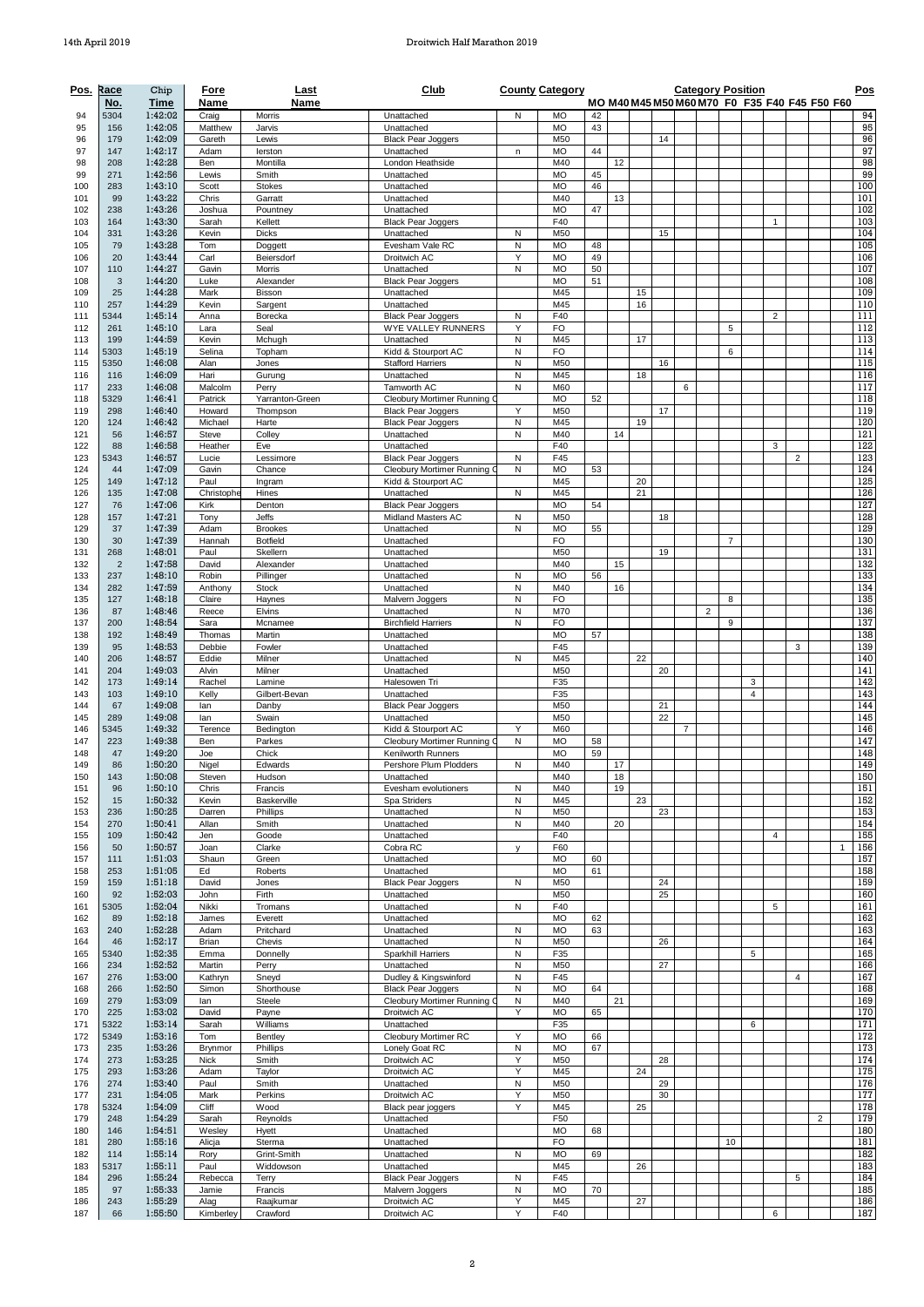| Pos.       | Race                  | Chip               | Fore                | Last                             | Club                                                    |        | <b>County Category</b> |    |    |    |    |    |   |    | <b>Category Position</b>                      |                |                |                     |                | Pos        |
|------------|-----------------------|--------------------|---------------------|----------------------------------|---------------------------------------------------------|--------|------------------------|----|----|----|----|----|---|----|-----------------------------------------------|----------------|----------------|---------------------|----------------|------------|
| 188        | No.<br>5312           | Time<br>1:55:54    | Name<br>Jason       | Name<br>Wathes                   | Droitwich AC                                            | Y      | M45                    |    |    | 28 |    |    |   |    | MO M40 M45 M50 M60 M70 F0 F35 F40 F45 F50 F60 |                |                |                     |                | 188        |
| 189        | 32                    | 1:56:27            | Mr                  | <b>Bowers</b>                    | Unattached                                              | N      | M45                    |    |    | 29 |    |    |   |    |                                               |                |                |                     |                | 189        |
| 190        | 265                   | 1:56:28            | Claire              | Short                            | Unattached                                              |        | F35                    |    |    |    |    |    |   |    | $\overline{7}$                                |                |                |                     |                | 190        |
| 191<br>192 | 43<br>232             | 1:56:42<br>1:56:48 | Julie<br>Jayne      | Caseley<br>Perry                 | Malvern Buzzards Running C<br>Unattached                | Y<br>N | F50<br>F45             |    |    |    |    |    |   |    |                                               |                | 6              | 3                   |                | 191<br>192 |
| 193        | 17                    | 1:56:51            | James               | <b>Bayliss</b>                   | Unattached                                              |        | M45                    |    |    | 30 |    |    |   |    |                                               |                |                |                     |                | 193        |
| 194        | 269                   | 1:57:05            | Ethan               | Skey                             | Unattached                                              |        | <b>MO</b>              | 71 |    |    |    |    |   |    |                                               |                |                |                     |                | 194        |
| 195<br>196 | 221<br>$\overline{4}$ | 1:57:04<br>1:57:26 | Jeff<br>Janet       | Parker<br>Allport                | Unattached<br>Midland Masters AC                        | N<br>N | <b>MO</b><br>F60       | 72 |    |    |    |    |   |    |                                               |                |                |                     | $\overline{2}$ | 195<br>196 |
| 197        | 5                     | 1:57:26            | Trevor              | Allport                          | Midland Masters AC                                      | N      | M60                    |    |    |    |    | 8  |   |    |                                               |                |                |                     |                | 197        |
| 198        | 290                   | 1:57:50            | Darry               | Swallow                          | Unattached                                              | N      | <b>MO</b>              | 73 |    |    |    |    |   |    |                                               |                |                |                     |                | 198        |
| 199        | 41<br>75              | 1:58:51<br>1:58:56 | David<br>Nicki      | Capewell<br>Davies               | Worcester AC<br>Cobra RC                                | Υ<br>N | M50<br>F50             |    |    |    | 31 |    |   |    |                                               |                |                | $\overline{4}$      |                | 199<br>200 |
| 200<br>201 | 249                   | 1:59:11            | Ryan                | Reynolds                         | Unattached                                              |        | <b>MO</b>              | 74 |    |    |    |    |   |    |                                               |                |                |                     |                | 201        |
| 202        | 256                   | 1:58:54            | Stephen             | Rudge                            | <b>Run Catshill</b>                                     | N      | M60                    |    |    |    |    | 9  |   |    |                                               |                |                |                     |                | 202        |
| 203        | 186                   | 1:59:08            | Steve               | Longley                          | Unattached                                              |        | M50                    |    |    |    | 32 |    |   |    |                                               |                |                |                     |                | 203        |
| 204<br>205 | 5335<br>153           | 1:59:03<br>1:59:53 | Steve<br>Simon      | Newell<br>James                  | <b>Shropshire Shufflers</b><br>Unattached               | N      | M50<br>M45             |    |    | 31 | 33 |    |   |    |                                               |                |                |                     |                | 204<br>205 |
| 206        | 131                   | 2:00:25            | Sam                 | Henderson                        | halesowen TRI                                           | N      | <b>FO</b>              |    |    |    |    |    |   | 11 |                                               |                |                |                     |                | 206        |
| 207        | 291                   | 2:00:24            | Andrew              | Swindells                        | Cobra RC                                                | N      | M50                    |    |    |    | 34 |    |   |    |                                               |                |                |                     |                | 207        |
| 208<br>209 | 171<br>194            | 2:00:36<br>2:00:47 | Joanna<br>Jess      | Kite<br>Mason-Rawle              | Unattached<br>Unattached                                | N      | F45<br><b>FO</b>       |    |    |    |    |    |   | 12 |                                               |                | $\overline{7}$ |                     |                | 208<br>209 |
| 210        | 137                   | 2:00:40            | Andrew              | Hough                            | Unattached                                              | N      | M50                    |    |    |    | 35 |    |   |    |                                               |                |                |                     |                | 210        |
| 211        | 299                   | 2:01:14            | Sally               | Thompson                         | Droitwich AC                                            | Y      | F50                    |    |    |    |    |    |   |    |                                               |                |                | 5                   |                | 211        |
| 212<br>213 | 10<br>5338            | 2:01:01<br>2:01:31 | Tracy<br>Beverley   | Atwood<br>Ward                   | Droitwich AC<br>West Bromwich Harriers                  | Υ<br>N | F50<br>F50             |    |    |    |    |    |   |    |                                               |                |                | 6<br>$\overline{7}$ |                | 212<br>213 |
| 214        | 218                   | 2:01:53            | Aoife               | O'Brien                          | Unattached                                              |        | <b>FO</b>              |    |    |    |    |    |   | 13 |                                               |                |                |                     |                | 214        |
| 215        | 219                   | 2:01:52            | John                | O'Brien                          | Unattached                                              |        | M60                    |    |    |    |    | 10 |   |    |                                               |                |                |                     |                | 215        |
| 216        | 263                   | 2:02:29<br>2:02:27 | Jacqui              | Sheldon<br>Kelleher              | <b>Black Pear Joggers</b><br>Unattached                 |        | F50<br>MO              | 75 |    |    |    |    |   |    |                                               |                |                | 8                   |                | 216<br>217 |
| 217<br>218 | 163<br>12             | 2:02:37            | Joe<br>Rob          | Banks                            | Malvern Buzzards Running C                              | Ν<br>Y | M50                    |    |    |    | 36 |    |   |    |                                               |                |                |                     |                | 218        |
| 219        | 42                    | 2:02:47            | Philip              | Capewell                         | Worcester AC                                            | Υ      | <b>MO</b>              | 76 |    |    |    |    |   |    |                                               |                |                |                     |                | 219        |
| 220        | 38                    | 2:02:42            | Ellie               | Bullman                          | Malvern Buzzards Running C                              | Y      | <b>FO</b>              |    |    |    |    |    |   | 14 |                                               |                |                |                     |                | 220        |
| 221<br>222 | 85<br>134             | 2:02:40<br>2:03:13 | Mary<br>Simon       | Edwards<br>Hewitt                | Unattached<br>Cobra RC                                  | N<br>N | F50<br>M50             |    |    |    | 37 |    |   |    |                                               |                |                | 9                   |                | 221<br>222 |
| 223        | 133                   | 2:03:14            | Callum              | Hewitt                           | Cobra RC                                                | Ν      | <b>MO</b>              | 77 |    |    |    |    |   |    |                                               |                |                |                     |                | 223        |
| 224        | 277                   | 2:03:04            | Phil                | Thomas                           | Trentham RC                                             |        | M40                    |    | 22 |    |    |    |   |    |                                               |                |                |                     |                | 224        |
| 225        | 264                   | 2:03:20<br>2:03:26 | Philip              | Sheldon                          | <b>Black Pear Joggers</b>                               |        | M50<br>M40             |    | 23 |    | 38 |    |   |    |                                               |                |                |                     |                | 225        |
| 226<br>227 | 258<br>83             | 2:03:49            | Rob<br>Jenny        | Sargent<br>Dunn                  | Unattached<br>Unattached                                | Ν      | F35                    |    |    |    |    |    |   |    | 8                                             |                |                |                     |                | 226<br>227 |
| 228        | 211                   | 2:04:03            | Heather             | Morgan                           | Unattached                                              |        | F50                    |    |    |    |    |    |   |    |                                               |                |                | 10                  |                | 228        |
| 229        | 205                   | 2:04:46            | Andrew              | Milner                           | <b>Black Pear Joggers</b>                               | N      | <b>MO</b>              | 78 |    |    |    |    |   |    |                                               |                |                |                     |                | 229        |
| 230<br>231 | 21<br>226             | 2:04:34<br>2:04:50 | Christophe<br>James | Benjamin<br>Payton               | <b>Almost Athletes</b><br>Cleobury Mortimer Running     | N      | M45<br><b>MO</b>       | 79 |    | 32 |    |    |   |    |                                               |                |                |                     |                | 230<br>231 |
| 232        | 255                   | 2:04:34            | Tom                 | Rogers                           | Unattached                                              | N      | <b>MO</b>              | 80 |    |    |    |    |   |    |                                               |                |                |                     |                | 232        |
| 233        | 140                   | 2:05:22            | Claire              | Hubble                           | Unattached                                              |        | F45                    |    |    |    |    |    |   |    |                                               |                | 8              |                     |                | 233        |
| 234<br>235 | 141<br>5342           | 2:05:23<br>2:05:22 | Dazz<br>Robert      | Hubble<br>Hale                   | Unattached<br>Evesham Vale AC                           | Y      | M50<br>M70             |    |    |    | 39 |    | 3 |    |                                               |                |                |                     |                | 234<br>235 |
| 236        | 23                    | 2:05:14            | John                | <b>Best</b>                      | Unattached                                              | N      | M45                    |    |    | 33 |    |    |   |    |                                               |                |                |                     |                | 236        |
| 237        | 210                   | 2:05:42            | Debbie              | Moran                            | Kidd & Stourport AC                                     | N      | F50                    |    |    |    |    |    |   |    |                                               |                |                | 11                  |                | 237        |
| 238        | 68                    | 2:05:51            | Andy                | Daniel                           | Unattached                                              |        | <b>MO</b>              | 81 |    |    |    |    |   |    |                                               |                |                |                     |                | 238        |
| 239<br>240 | 69<br>24              | 2:05:51<br>2:06:14 | Heather<br>Josh     | Daniel<br>Birbeck                | Unattached<br>Unattached                                |        | <b>FO</b><br><b>MO</b> | 82 |    |    |    |    |   | 15 |                                               |                |                |                     |                | 239<br>240 |
| 241        | 91                    | 2:06:14            | Adam                | Fennell                          | Unattached                                              |        | <b>MO</b>              | 83 |    |    |    |    |   |    |                                               |                |                |                     |                | 241        |
| 242        | 101                   | 2:05:57            | David               | George                           | Unattached                                              |        | M45                    |    |    | 34 |    |    |   |    |                                               |                |                |                     |                | 242        |
| 243<br>244 | 285<br>65             | 2:06:12<br>2:06:20 | Daria<br>Sarah      | Streltsova-Kapisikis<br>Craister | Unattached<br>Unattached                                | N      | <b>FO</b><br>F35       |    |    |    |    |    |   | 16 | 9                                             |                |                |                     |                | 243<br>244 |
| 245        | 5316                  | 2:06:17            | Rachael             | Whittaker                        | Droitwich AC                                            | Y      | <b>FO</b>              |    |    |    |    |    |   | 17 |                                               |                |                |                     |                | 245        |
| 246        | 5346                  | 2:06:38            | Laura               | Price                            | Unattached                                              | N      | FO                     |    |    |    |    |    |   | 18 |                                               |                |                |                     |                | 246        |
| 247<br>248 | $\overline{7}$<br>11  | 2:07:10<br>2:07:25 | Caroline<br>Becky   | Ankcorn<br>Baglin                | <b>Bournville Harriers</b><br>Unattached                |        | F50<br>F40             |    |    |    |    |    |   |    |                                               | $\overline{7}$ |                | 12                  |                | 247<br>248 |
| 249        | 182                   | 2:07:50            | Andrea              | Llewellyn                        | Droitwich AC                                            | Y      | F35                    |    |    |    |    |    |   |    | 10                                            |                |                |                     |                | 249        |
| 250        | 126                   | 2:08:02            | Sarah               | Hawkins                          | Unattached                                              | N      | F35                    |    |    |    |    |    |   |    | 11                                            |                |                |                     |                | 250        |
| 251<br>252 | 213<br>176            | 2:08:14<br>2:08:25 | Clare<br>Tsu        | Mullin<br>Law                    | <b>Bournville Harriers</b><br><b>Black Pear Joggers</b> | n      | F35<br>F35             |    |    |    |    |    |   |    | 12<br>13                                      |                |                |                     |                | 251<br>252 |
| 253        | 59                    | 2:08:50            | Dean                | Cook                             | Unattached                                              | N      | <b>MO</b>              | 84 |    |    |    |    |   |    |                                               |                |                |                     |                | 253        |
| 254        | 54                    | 2:08:53            | Sally               | Cockcroft                        | Cobra RC                                                | N      | F50                    |    |    |    |    |    |   |    |                                               |                |                | 13                  |                | 254        |
| 255<br>256 | 72<br>193             | 2:09:02<br>2:09:02 | Alan<br>Wilfred     | Davies<br>Mason                  | Cobra RC<br>Droitwich AC                                | N<br>Υ | M50<br>M60             |    |    |    | 40 | 11 |   |    |                                               |                |                |                     |                | 255<br>256 |
| 257        | 181                   | 2:09:11            | James               | Lidsey                           | Unattached                                              |        | M50                    |    |    |    | 41 |    |   |    |                                               |                |                |                     |                | 257        |
| 258        | 78                    | 2:09:28            | Mark                | Dillon                           | <b>Black Pear Joggers</b>                               | Y      | M50                    |    |    |    | 42 |    |   |    |                                               |                |                |                     |                | 258        |
| 259        | 216                   | 2:09:40<br>2:10:52 | Peter<br>Kathleen   | Norton<br>Breakwell              | Kidd & Stourport AC<br>Unattached                       |        | M40<br>F35             |    | 24 |    |    |    |   |    | 14                                            |                |                |                     |                | 259<br>260 |
| 260<br>261 | 35<br>183             | 2:10:52            | Dawn                | Lloyd                            | Unattached                                              |        | F45                    |    |    |    |    |    |   |    |                                               |                | 9              |                     |                | 261        |
| 262        | 220                   | 2:10:52            | Tunjay              | Oran                             | Unattached                                              | N      | M40                    |    | 25 |    |    |    |   |    |                                               |                |                |                     |                | 262        |
| 263        | 51                    | 2:11:25            | Matthew             | Clarke                           | Unattached                                              |        | MO                     | 85 |    |    |    |    |   |    |                                               |                |                |                     |                | 263        |
| 264<br>265 | 185<br>177            | 2:11:32<br>2:11:32 | Andrea<br>Amy       | Longley<br>Lester                | Unattached<br>Unattached                                |        | F50<br><b>FO</b>       |    |    |    |    |    |   | 19 |                                               |                |                | 14                  |                | 264<br>265 |
| 266        | 295                   | 2:11:57            | Sarah               | Taylor                           | Unattached                                              |        | F40                    |    |    |    |    |    |   |    |                                               | 8              |                |                     |                | 266        |
| 267        | 5330                  | 2:12:16            | Madi                | Zet                              | Unattached                                              |        | <b>FO</b>              |    |    |    |    |    |   | 20 |                                               |                |                |                     |                | 267        |
| 268<br>269 | 292<br>286            | 2:12:26<br>2:12:26 | Laura               | Tasker<br>Stringer               | Unattached<br>Unattached                                | N<br>N | F45<br>M50             |    |    |    | 43 |    |   |    |                                               |                | 10             |                     |                | 268<br>269 |
| 270        | 162                   | 2:12:20            | Jonathan<br>Alison  | Keay                             | Droitwich AC                                            | Y      | F40                    |    |    |    |    |    |   |    |                                               | 9              |                |                     |                | 270        |
| 271        | 113                   | 2:12:53            | Tracey              | Griffiths                        | Mickleover Running Club                                 | N      | F40                    |    |    |    |    |    |   |    |                                               | 10             |                |                     |                | 271        |
| 272<br>273 | 5318                  | 2:13:34<br>2:13:29 | Claire<br>Nancy     | Wilkes<br>Ingram                 | Cobra RC<br>Kidd & Stourport AC                         | N      | F45<br>F45             |    |    |    |    |    |   |    |                                               |                | 11<br>12       |                     |                | 272<br>273 |
| 274        | 148<br>71             | 2:13:25            | Jason               | Darby                            | Unattached                                              | N      | M45                    |    |    | 35 |    |    |   |    |                                               |                |                |                     |                | 274        |
| 275        | 241                   | 2:13:48            | Lucy                | Pugh                             | Unattached                                              | N      | <b>FO</b>              |    |    |    |    |    |   | 21 |                                               |                |                |                     |                | 275        |
| 276        | 5306                  | 2:13:39            | John                | Turner                           | Unattached                                              | N      | M60                    |    |    |    |    | 12 |   |    |                                               |                |                |                     |                | 276        |
| 277<br>278 | 39<br>5319            | 2:13:51<br>2:14:13 | Kay<br>Catherine    | Cale<br>Williams                 | Droitwich AC<br>Unattached                              | Y<br>N | F50<br>F40             |    |    |    |    |    |   |    |                                               | 11             |                | 15                  |                | 277<br>278 |
| 279        | 77                    | 2:14:05            | Lucy                | Dickinson                        | Unattached                                              |        | F40                    |    |    |    |    |    |   |    |                                               | 12             |                |                     |                | 279        |
| 280        | 247                   | 2:14:16            | Martin              | Reohorn                          | Droitwich AC                                            | Υ      | M50                    |    |    |    | 44 |    |   |    |                                               |                |                |                     |                | 280        |
| 281        | 5328                  | 2:14:15            | Grace               | Wright                           | Droitwich AC                                            | Y      | FO                     |    |    |    |    |    |   | 22 |                                               |                |                |                     |                | 281        |